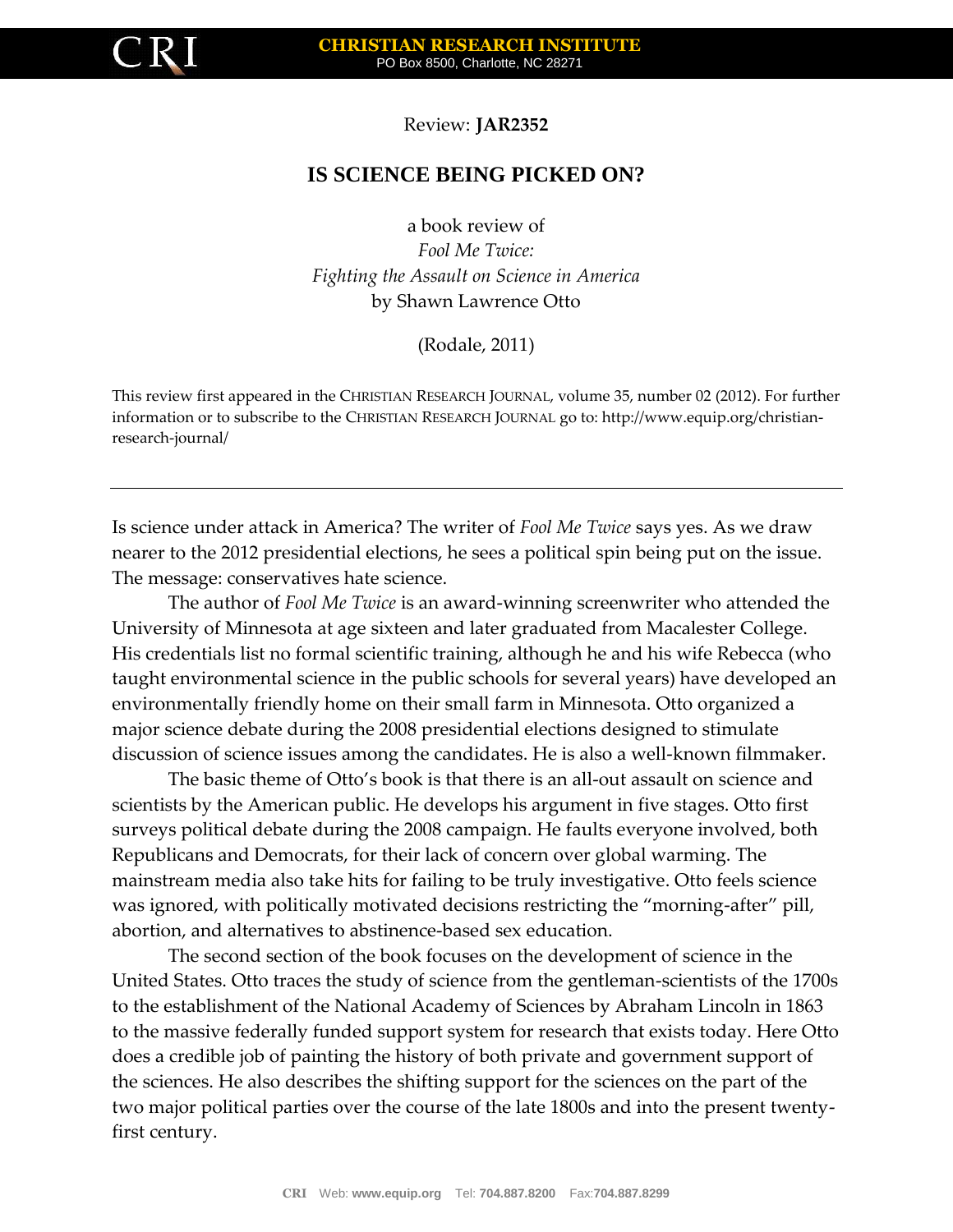Although the two topics of evolution and climate change crop up throughout the book, Otto devotes a separate chapter to each. He rightly recognizes one of the major concerns in the evolution debate when he titles this chapter "Teaching Evolution: The Values Debate." The next chapter, "Climate Change: The Money Battle," he couches in economic terms. We will see later that both of these approaches are simplistic and do not realistically explore the complex issues involved.

The remainder of the book becomes a little more disconnected. Otto is trying to develop some solutions to this impasse between rational science and a public that appears to hate and fear science. He even explores briefly the role of churches in this debate. Unfortunately, the churches he seems to feel would be most effective are those that are in decline today in terms of membership, resources, and moral influence.

Otto's arguments fall into five different categories:

- 1. Scientists are unbiased and antiauthoritarian—they simply deal with the data and do not try to inflict their views on others.
- 2. Science education and science communication in the United States need significant changes in order to be effective.
- 3. Questioning the theory of evolution is anti-science.
- 4. Those who doubt the reality of climate change are all politically motivated and have no scientific basis for their opposition.
- 5. Failure to fully support the sciences will hinder our progress as a nation.

Otto paints a very idealistic picture of scientists. In his world of scientists, the search for truth is preeminent. Scientists are unbiased, open to new ideas, and (above all) anti-authoritarian. When a new idea comes along, scientists dispassionately evaluate it and then incorporate it into their way of looking at nature.

While the author does point out some instances where science and the church have been at odds (as in the often-misunderstood Galileo controversy), he fails to recognize the long history of conflict and disagreement among scientists as to the truth or validity of a given scientific finding. Every major scientific discipline has its stories of fierce debates between supporters and opponents of some scientific theory.

There is no doubt that science education in the United States is in sad shape. American students rank very low in science knowledge when compared to students from other countries. Part of the problem is with resources—we simply do not have enough qualified teachers for our high schools. Otto also criticizes our higher education system, with too many science faculty being driven by tenure demands to focus on "publish or perish" instead of developing strong science education approaches for all students. He is correct in his assessment of the situation.

Otto reserves an entire chapter for exploring the issue of evolution. He limits the discussion to issues around whether or not humans evolved from other creatures and ignores one issue that he raises early in the chapter: the origin and nature of life and reproduction. Part of the chapter is spent attempting to make the case that Russian-American biologist Theodosius Dobzhansky made in the 1960s: "Nothing in biology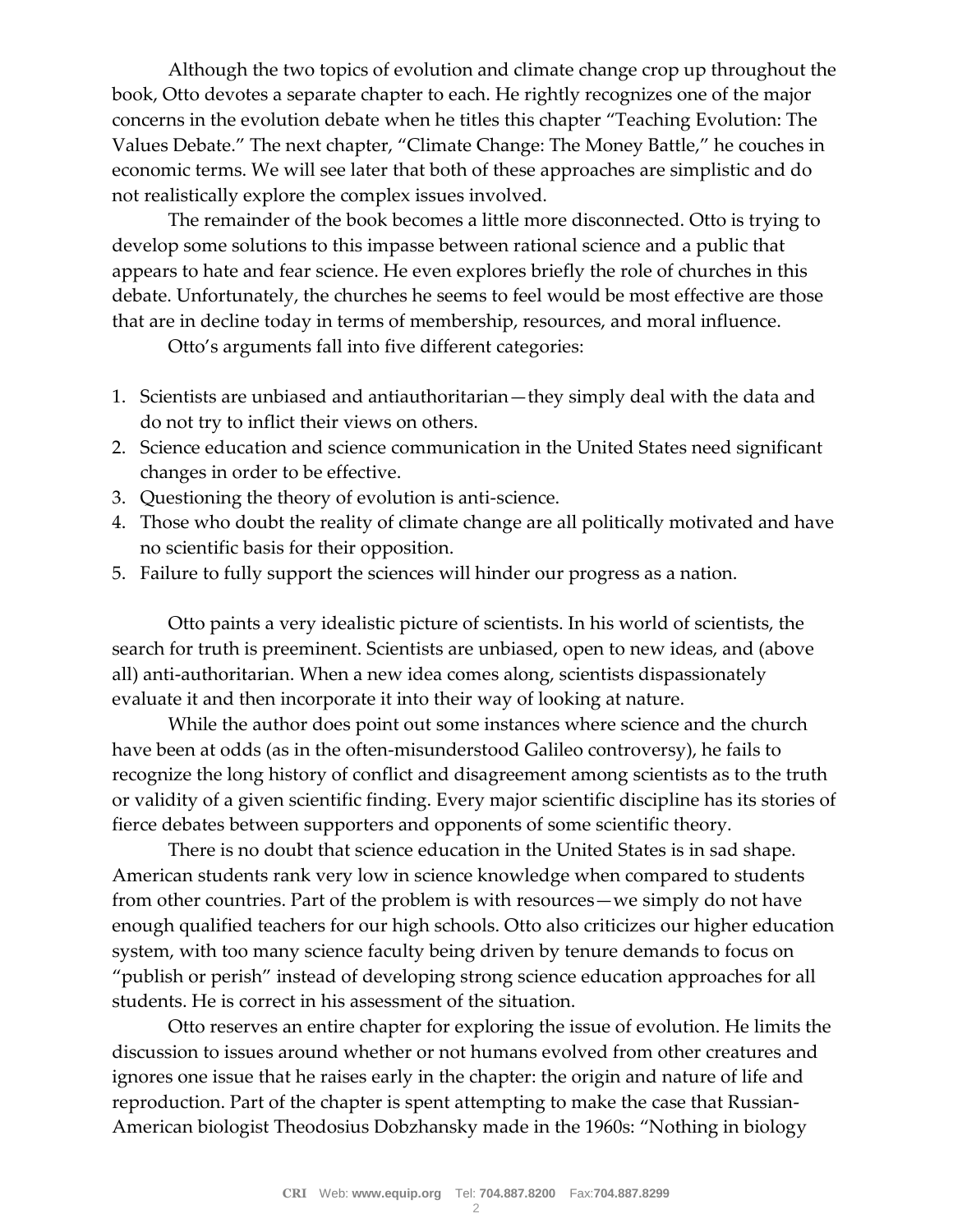makes sense except in the light of evolution." He looks at various developments in medicine and agriculture, arguing that they are due to our understanding of evolution. The reality is that "evolution" did not shed any great insights into selective breeding for better crop yields or our understanding of drug resistance at the molecular level, although it did allow these ideas to be placed in a specific intellectual framework.

Blame is placed on the Republican Party for this antiscience attitude toward evolution. Otto extensively quotes various Republican political leaders (some of whom admittedly do not know much about science), but fails to ask why most of the questions about evolution come from the news media during debates. Are reporters trying to create controversy? Evolution is not a Republican Party platform issue.

Otto displays a disappointing lack of knowledge regarding the players in the origins debate. He equates intelligent design with creationism, labeling Michael Behe (for example) as a creationist. He appears unaware of the basic arguments offered for Intelligent Design and infers that those who support these ideas are not "doing science." These "nonscience" individuals include many tenured faculty (as Behe is) at well-known universities and one past member of the National Academy of Sciences. By focusing his gaze on the political campaign, he misses a major issue in the public acceptance of science that must be addressed.

The chapter on climate change is an interesting example of argument by ignoring the data. Yes, the question of climate change is complex and loaded with economic and political issues. But there is also a strong undercurrent of distrust running through the debate. Otto tries to minimize some of the key events in the history of this debate.

All along there were claims by those who did not accept the global warming hypothesis that reporting on the topic was selective, that some scientists and their data were being ignored. In 2009, a series of e-mails were released documenting some of the abuses of the University of East Anglia (Great Britain) Climatic Research Unit. These emails described an internal discussion that had occurred regarding some of the published data. Otto tries to discount the information, explaining it as a mere internal disagreement that did not have any impact on the final conclusions. However, many of the e-mails told a rather sordid story of scientists being denied publication in key journals because they doubted the reality of global warming. Eventually, a few key research papers began to appear in the scientific literature questioning both the methodologies used to gather global warming data and the reliability of that data. In addition, work done by the Intergovernmental Panel on Climate Change, the international body charged with studying global warming, has been challenged. Some members of that panel have resigned in protest over what the group has reported.

The fundamental problem with Otto's belief that science is under assault is that he has the wrong party being attacked. To get a better handle on the underlying reasons for people being suspicious of science, we have to look at basic philosophical assumptions, not specific scientific accomplishments. We do not see many conservatives (religious or political) rejecting the applications of science. These members of society embrace and employ the goods and services brought to us by scientific advances. The problem lies in the worldview that scientists want others to accept.